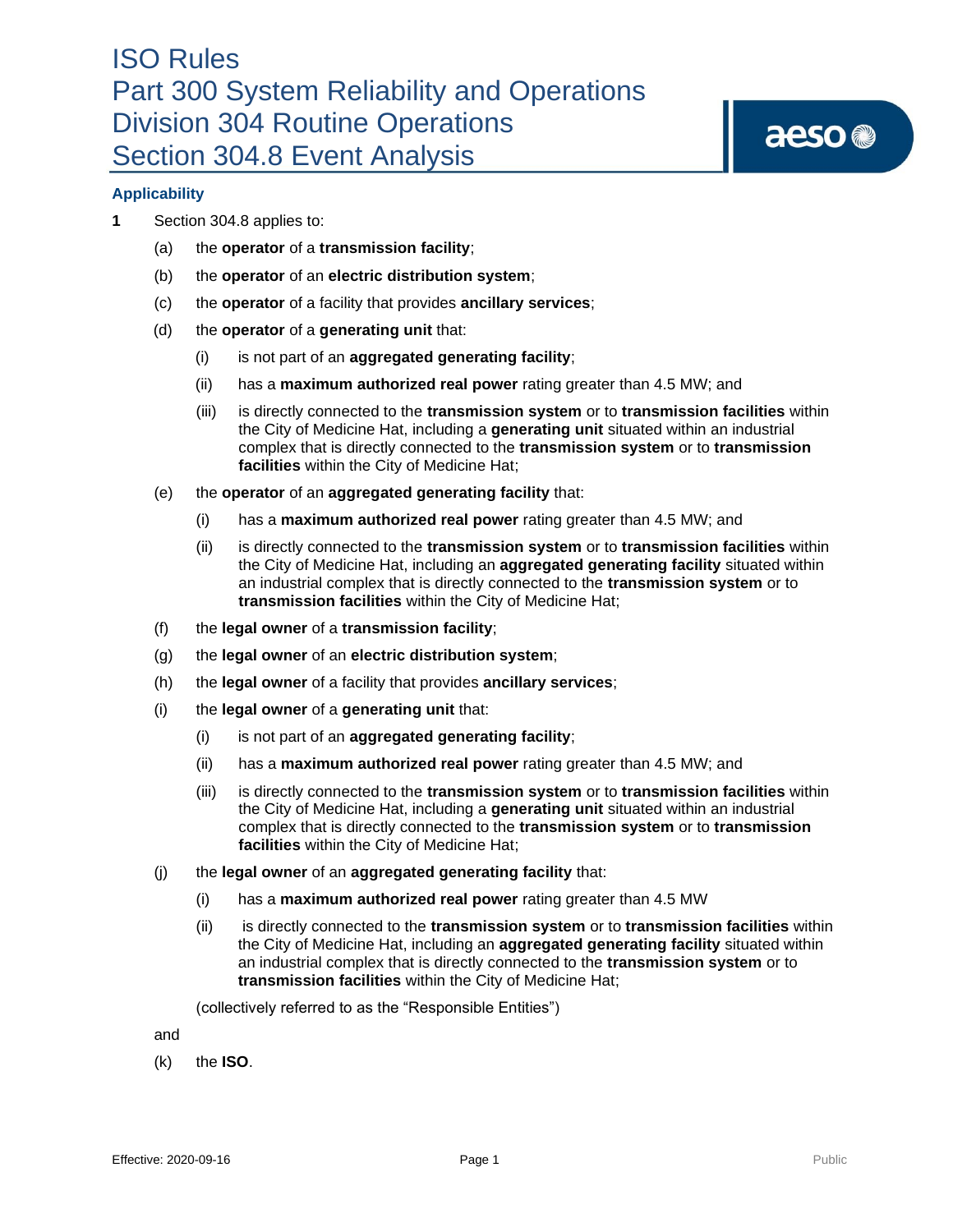## **Requirements**

### **Requirements to Perform Event Analysis**

**2(1)** The **ISO** may conduct an event analysis of an event listed in Appendix 1.

- **(2)** The **ISO** may conduct an event analysis for an event that is not listed in Appendix 1 where:
	- (a) the **ISO** determines that an analysis is necessary to evaluate the impact of an event on the reliable operation of the **interconnected electric system**; or
	- (b) an event analysis report is requested by the **NERC** or the **WECC**.

**(3)** The **ISO** may categorize the event using the highest applicable category in Appendix 1 where Category 1 is the lowest and Category 5 is the highest.

#### **Event Analysis Requests**

**3** The **ISO** may request a brief report or an event analysis report or both from a Responsible Entity while conducting an event analysis.

#### **Responsible Entity Reporting**

**4(1)** A Responsible Entity must provide the **ISO** with a report requested in accordance with subsection 3:

- (a) in a manner specified by the **ISO**;
- (b) within 10 **business days** if the **ISO** requests a brief report; and
- (c) within 30 **business days** if the **ISO** requests an event analysis report.

**(2)** Notwithstanding subsection 4(1), a Responsible Entity may request, in writing, including all relevant supporting documentation, that the **ISO** provide an extension to the time frames indicated in subsections  $4(1)(b)$  and  $4(1)(c)$ :

- (a) to allow for system restoration; or
- (b) to allow the Responsible Entity to obtain accurate and complete information regarding the event.

**(3)** The **ISO** must respond, in writing, to an extension request made in accordance with subsection 4(2) within 3 **business days** of receiving the request.

## **Review**

**5(1)** Upon reviewing a brief report or event analysis report provided in accordance with subsection 4, the **ISO** may request that the Responsible Entity provide additional information as required to complete the event analysis within a specified time frame.

**(2)** A Responsible Entity must, upon receiving a request from the **ISO** under subsection 5(1) and within the time frame specified in the request:

- (a) provide the **ISO** with the requested information; or
- (b) notify the **ISO**, in writing, of the reasons for which the requested information is not available or the specified time frame cannot be met.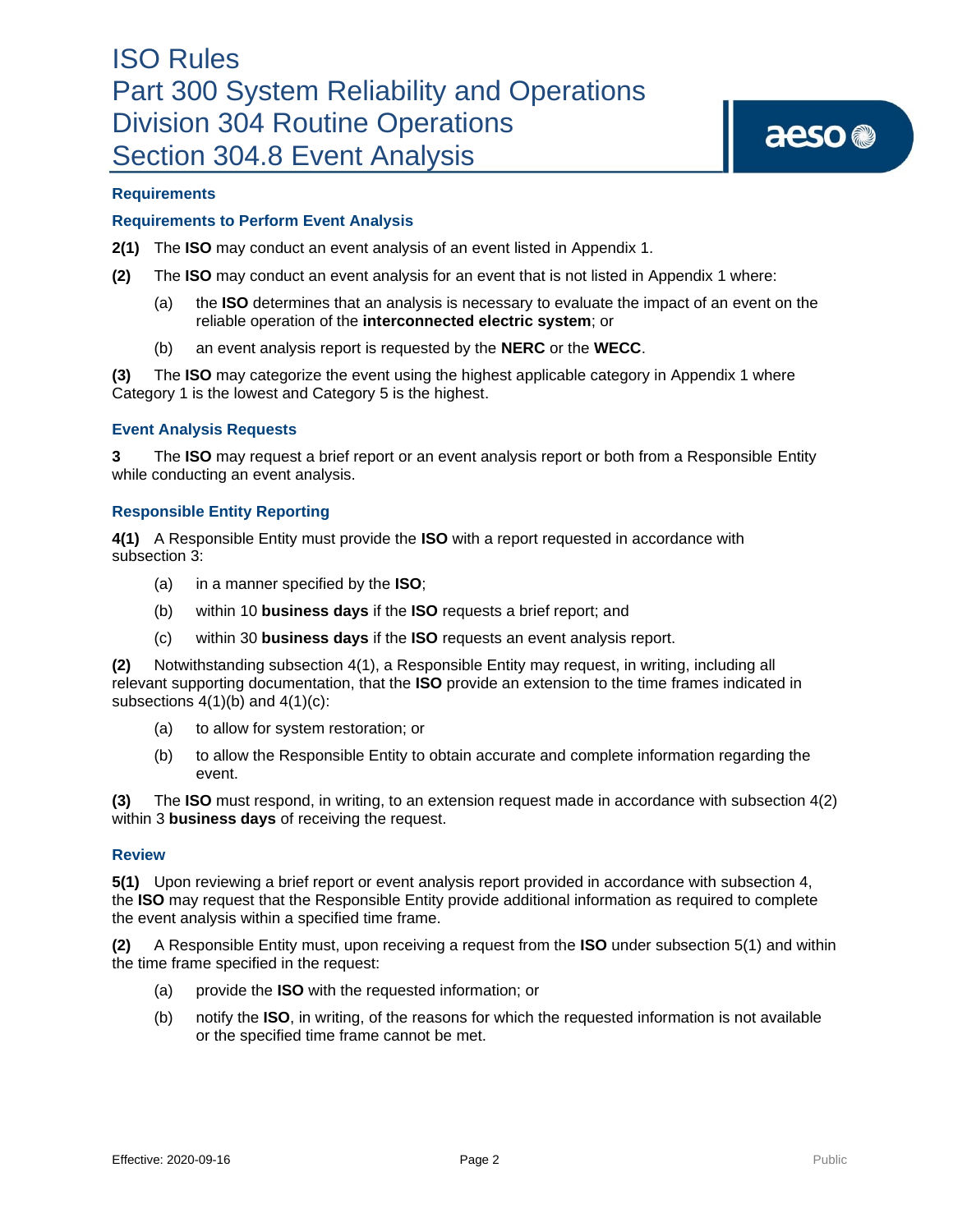## **ISO Reporting**

**6(1)** The **ISO** may, after reviewing the reports provided in accordance with subsection 4 and subsection 5, decide to author additional reports.

#### **Event Analysis Recommendations**

**7(1)** The **ISO** may, after completing a report under subsection 6, identify:

- (a) the Responsible Entity required to implement each recommendation in the report; and
- (b) an implementation date for each recommendation in the report.
- **(2)** The **ISO** may:
	- (a) provide a copy of a report issued under subsection 6 to each Responsible Entity identified under subsection 7(1); and
	- (b) advise each Responsible Entity identified under subsection 7(1), in writing, of the implementation date for each recommendation applicable to that Responsible Entity.

**(3)** Subject to subsection 7(2), the **ISO** and each Responsible Entity identified under subsection 7(1) must treat a report provided under subsection 7(2)(a) as confidential.

**(4)** Each Responsible Entity identified under subsection 7(1) must implement each applicable recommendation by resolving the outstanding issues associated with each recommendation on or before the implementation date.

- **(5)** Each Responsible Entity identified in subsection 7(1) must provide the **ISO** with:
	- (a) notification that the recommendation has been implemented in accordance with subsection 7(4) within 5 **business days** following such implementation, or
	- (b) a revised implementation date at least 5 **business days** before the implementation date identified by the **ISO** in subsection 7(2)(b), if the recommendation cannot be implemented in accordance with subsection 7(4).

#### **Lessons Learned**

- **8(1)** The **ISO** may complete a *Lessons Learned* document which includes the following information:
	- (a) high level details of the event;
	- (b) corrective actions for possible future events; and
	- (c) a list of lessons learned from the event.
- **(2)** A *Lessons Learned* document must not contain any of the following information:
	- (a) names of **market participants**;
	- (b) names of facilities;
	- (c) the date on which the event occurred; and
	- (d) to the extent practicable, any other information that would otherwise permit the identification of a **market participant** or facilities.
- **(3)** The **ISO** may publish the *Lessons Learned* document on the AESO website.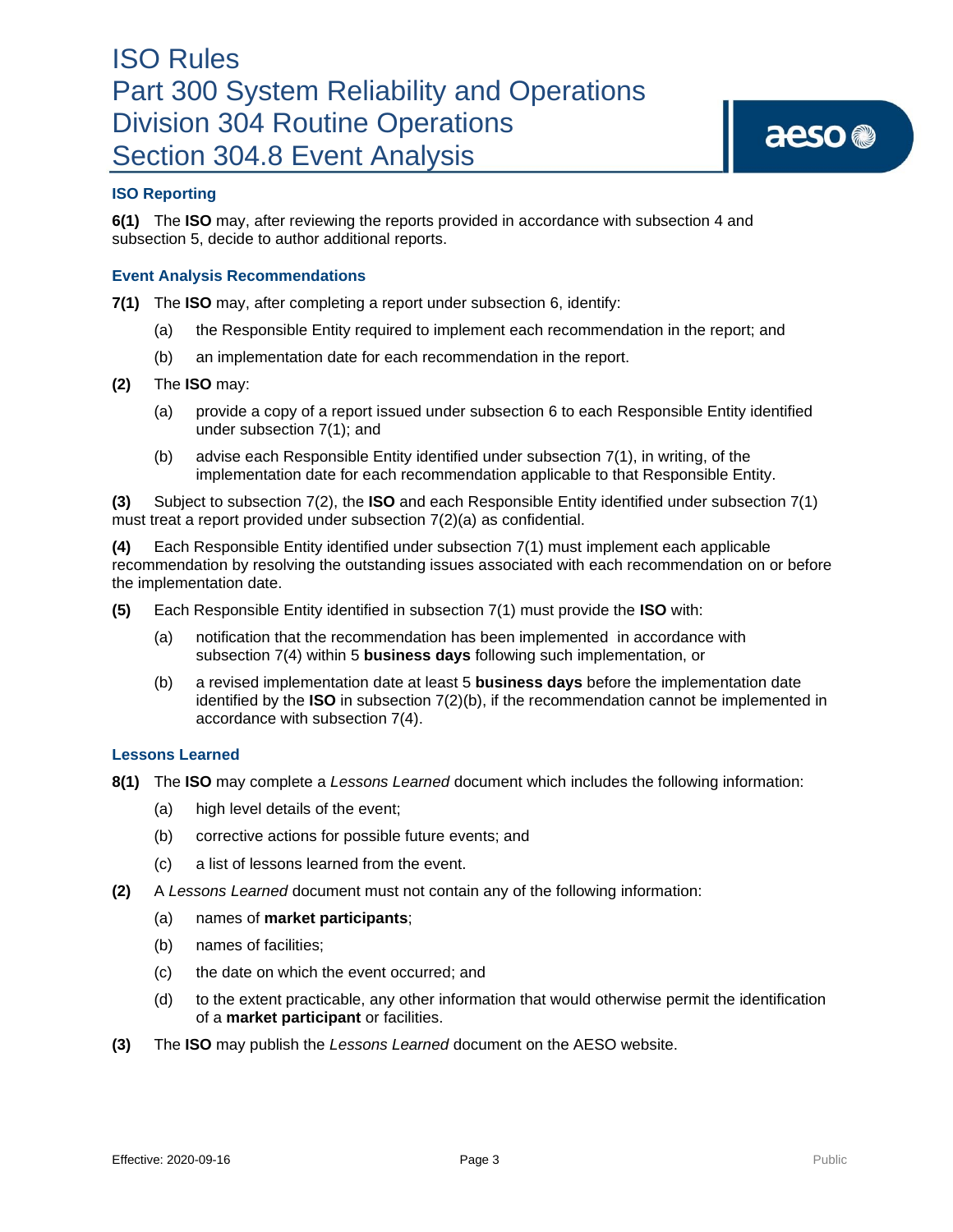# ISO Rules Part 300 System Reliability and Operations Division 304 Routine Operations Section 304.8 Event Analysis

## **Requirement to Report to the NERC and the WECC**

**9** The **ISO** may forward the reports and documents described in this section 304.8 to the **NERC** and the **WECC**.

## **Appendices**

Appendix 1 – Event Categories

## **Revision History**

| <b>Date</b> | <b>Description</b>                                                                  |
|-------------|-------------------------------------------------------------------------------------|
| 2020-09-16  | Revised to add subsections $1(i)(ii)$ and $1(j)(i)$ .<br>Administrative amendments. |
| 2018-04-30  | Initial release                                                                     |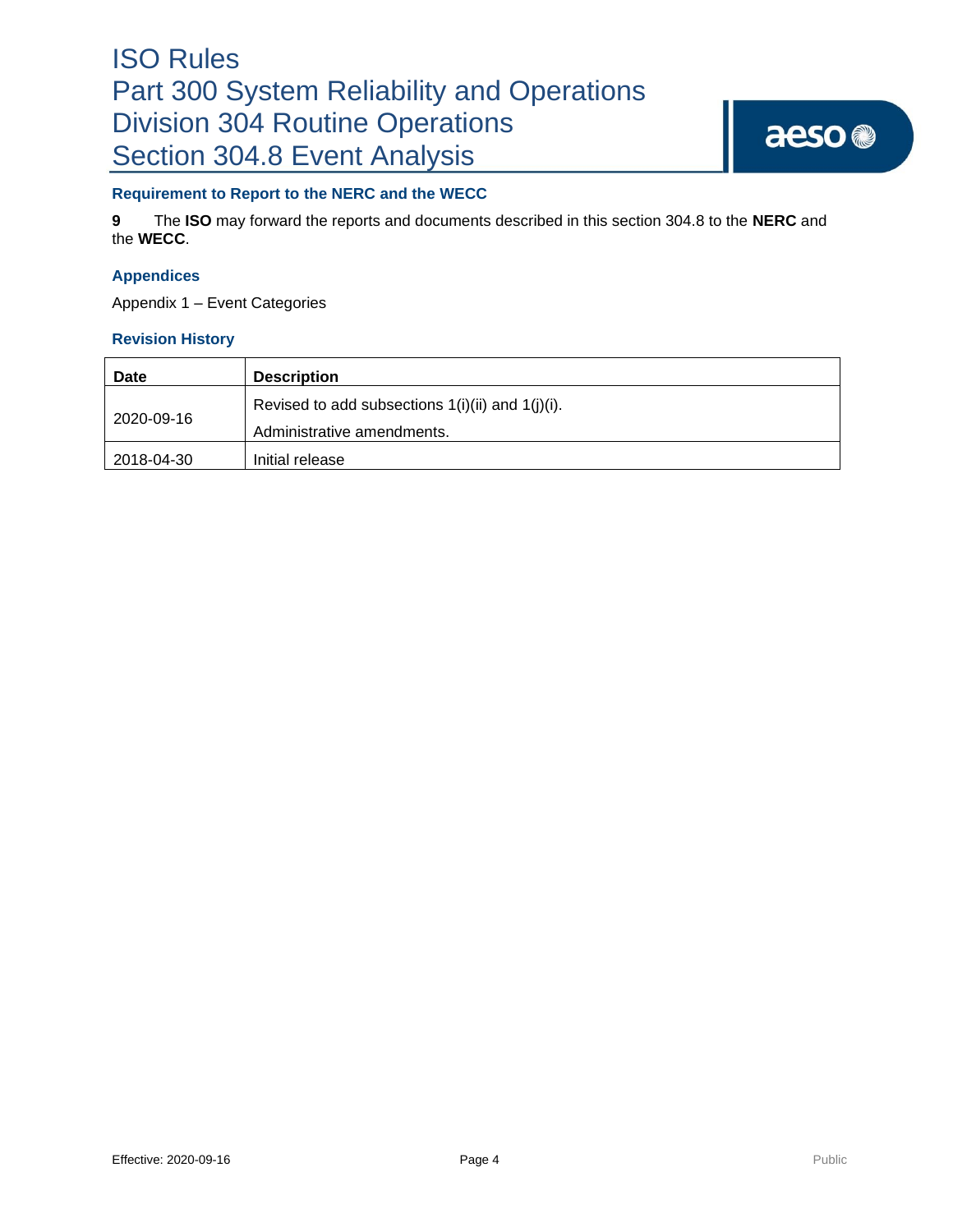## **Appendix 1**

## **Event Categories**

#### **Category 1: An event that results in one or more of the following:**

- (a) An unexpected sustained outage caused by a common disturbance and contrary to design of any combination of three or more **transmission facilities**, **aggregated generating facilities** or **generating units** with an aggregate generation of 500 MW to 1,999 MW at the time of the outage.
- (b) Failure or misoperation of a **remedial action scheme**.
- (c) A system wide voltage reduction of 3% or more that lasts more than 15 continuous minutes due to an emergency on the **interconnected electric system**.
- (d) Unintended separation within the **interconnected electric system** that results in an island of 100 MW to 999 MW. Excludes **transmission system** radial connections, and **electric distribution system** level islanding.
- (e) The loss of monitoring or control that significantly affects a Responsible Entity's ability to make operating decisions for 30 continuous minutes or more, including:
	- (i) loss of **operator** ability to remotely monitor or control elements of the **bulk electric system**, **aggregated generating facilities** or **generating units** connected to the **bulk electric system**;
	- (ii) loss of communications from supervisory and data acquisition remote terminal units for a substation rated 69 kV and above;
	- (iii) unavailability of inter **control centre** protocol links reducing **bulk electric system** visibility
	- (iv) loss of the ability to remotely monitor and control **generating units** providing **regulating reserves**; or
	- (v) state estimator or contingency analysis failing to solve at a **control centre** for:
		- (A) the **ISO**; or
		- (B) the **operator** of a **transmission facility**.

#### **Category 2: An event that results in one or more of the following:**

- (a) Complete loss, for 30 minutes or more, of all voice communication systems for a **control centre** including a **control centre** for:
	- (i) the **ISO**;
	- (ii) the **operator** of a **transmission facility** (that controls **transmission facilities** at 2or more locations); or
	- (iii) the **operator** of a **generating unit** (that controls **generating units** at 2 or more locations).
- (b) Operating voltage excursions at the **point of connection** equal to or greater than 10% lasting more than 15 continuous minutes.
- (c) Unintended separation within the **interconnected electric system** that results in an island of 1,000 MW to 4,999 MW.